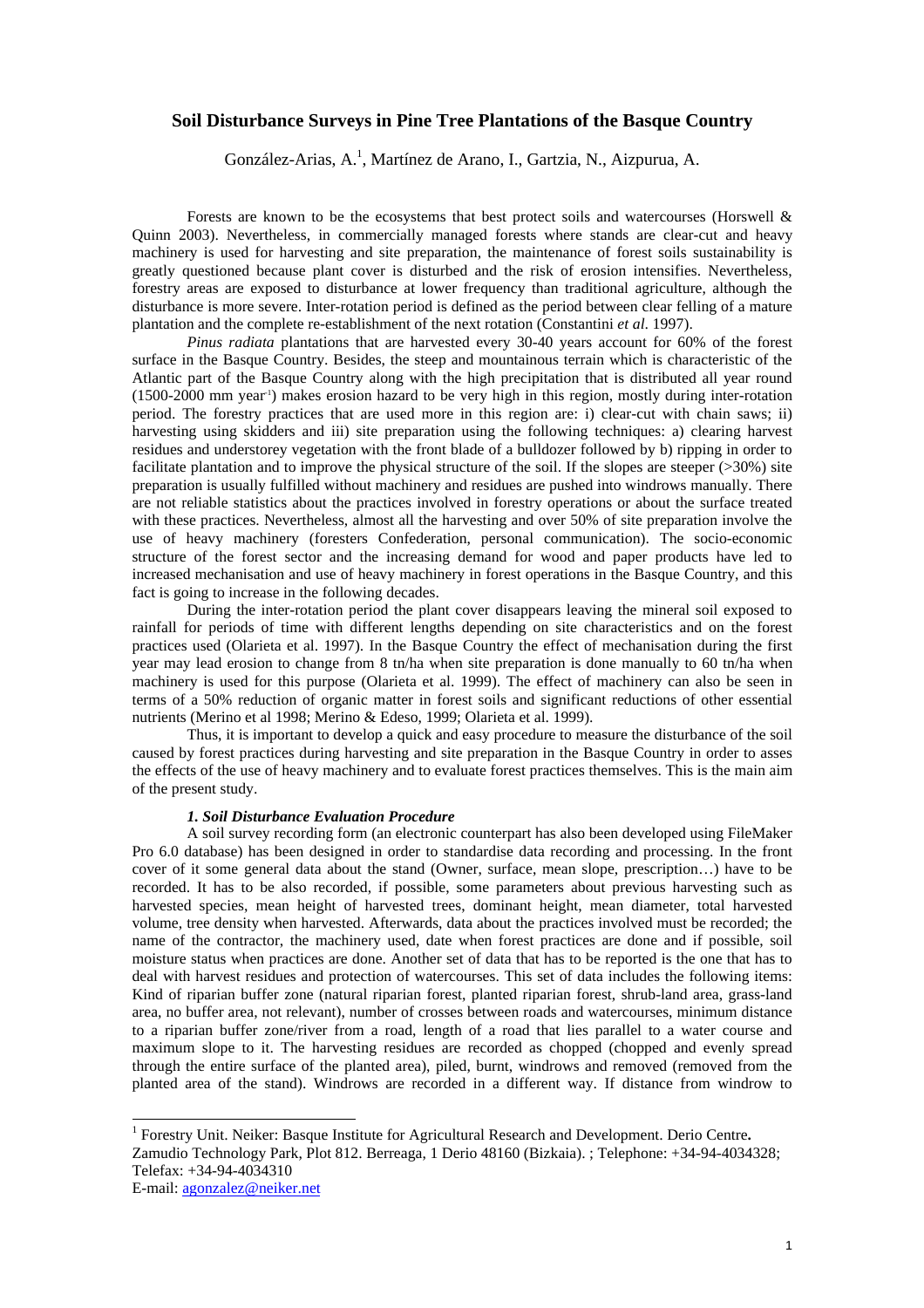windrow is just enough to plant 3 rows of trees (around 10 m with the nowadays forest management for radiata pine in the Basque Country), and thus, erosion prevention is maximised these windrows are recorded as windrows/erosion; if the distance between them is larger or if they are just pushed perpendicular to the slope they are recorded as windrows.

## *2. Soil Disturbance Categories Definition*

The procedure developed in this study is based on the Soil Conservation Surveys Guidebook published by the British Columbia Ministry of Forests (2001). This survey method takes the stand as the unity for carrying out the procedure because forests operations are mainly done at this landscape level, and because of operational feasibility. In the procedure proposed in this study, stand level surveys will also be done.

In the first place, the soil disturbance categories defined by BC Ministry of forests (2001) were revised and modified in order to be useful for the particular case of the Basque Country.

The first soil disturbance category to take into account is the one called "Unplanted Structures". This category involves structures in the stand that will be left unplanted in the future. There are two subset of structures counting for this category: 1) lineal structures as access structures (roads), fire-brakes, electrical laying, gas pipelines… and 2) non lineal structures as landing areas, backspar trails… These unplanted structures must be built or considered under prescription. This category will be used to estimate the stand surface occupied by this kind of structures and thus, the surface that is going to be left unplanted in order to evaluate the correct technical prescription and to estimate the losses of productive surface. For structures (roads, paths…) constructed for machinery travelling or left unplanted crossing a watercourse it will be noted in the front cover. If the structure runs parallel to a watercourse the minimum distance to it or to the buffer riparian forest (if it is smaller than  $50 \text{ m}$ ), the length of the structure that is parallel to the river and the slope to it will be measured.

The following disturbance categories are the ones evaluated in the area to be reforested. These disturbance categories are mainly due to i) the incorrect use of the machinery during forest operations e.g. travelling around the whole area, passing by many times on the same place, pushing the shovel into the mineral soil forming gouges… ii) because machinery is used under improper moisture contents of the soil. These categories are grouped from severe disturbance to no disturbance at all the following way: Gouges/dislodged soil; compacted areas; wheel or track ruts; scalps and not disturbed.

# **2.1 Gouges/dislodged soil**

These disturbance categories are those that deal with improper use of the machinery. The front blade of bulldozers and skidders have to be operated some centimetres above forest soil to encompass clearing of harvesting residues but sometimes these blades are pushed into the mineral soil for several meters removing the upper part of mineral soil.

- a) Deep gouges (**D**). Excavations into mineral soil deeper than 30 cm measured from undisturbed mineral soil or to bedrock at the survey point.
- b) Wide gouges (**W**): Excavations into mineral soil that are i) deeper than 5 cm measured from undisturbed mineral soil at the survey point and ii) deeper than 5 cm or to bedrock, on at least 80% of an area of 3  $m^2$ .
- c) Long gouges (**L**): Excavations into mineral soil that are i) deeper than 5 cm measured from undisturbed mineral soil at the survey point and ii) deeper than 5 cm or to bedrock on at least 80% of an area 1 x 3 m.
- d) Ripping furrows (**S**): Furrow generated during site preparation using a ripper or similar equipment at the survey point. The angle deviation from the horizontal line is also measured at the bottom of the trench. If ripping is a prescribed operation, the category where the furrow trench at the survey point lies is also recorded.
- e) Ripping mounds (rest-balk) (**N**). Rest-balk generated during site preparation using a ripper or similar equipment at the survey point. If ripping is a prescribed operation the category where the mound lies at the survey point is also noted.
- f) Dislodged soil (**E**). Accumulations of dislodged mineral soil (mounds) with or without harvest residues that are i) higher than 5 cm at the survey point and ii) higher than 5 cm on at least 80% of an area of  $3m^2$ .
- g) Removed stumps (**T**): Stumps that have been pushed out from the soil by the machinery. It may be the stump itself or the hole left when the stump was removed.

# **2.2 Compacted areas**

Due to repeated machine traffic, or because logging areas are not properly designed and the area to be reforested is used for this purpose, some areas of the area to be reforested may get compacted. Prior fulfilling the survey, a quick determination is done in an adjacent and mature forest in order to have forest floor depth and compaction reference values for the evaluation. Compaction is assessed with a hand penetrometre easily. This is achieved selecting two points in the middle of the mature stand, 100 m away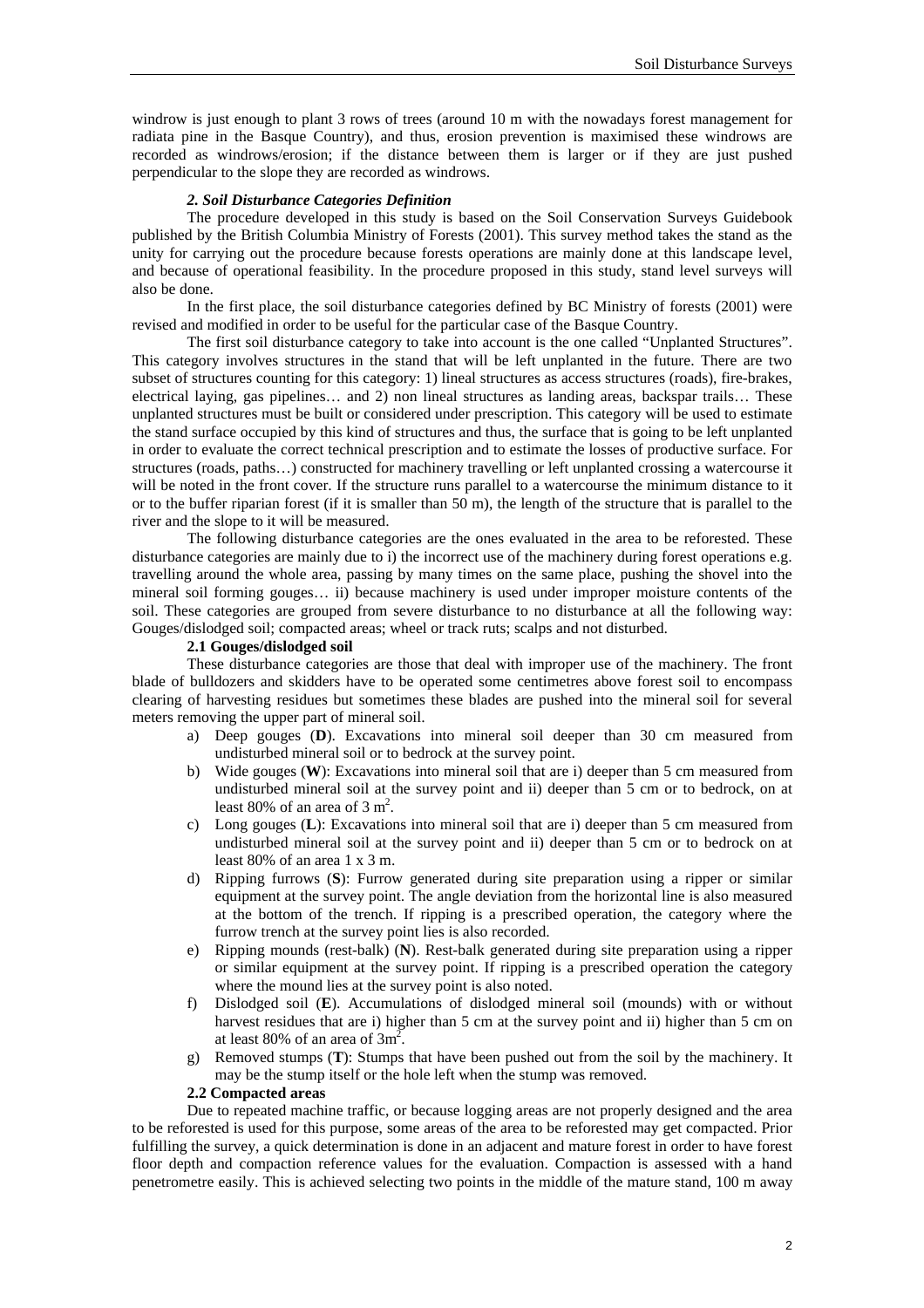from access structures. From these points 15 points are randomly selected using 2 different randomly generated number lists: one (from 0 to 360) for compass bearing and the other one (from 0 to 25) for distance from the centre point. In each of these 30 points forest floor depth to mineral soil is measured and soil strength (as resistance to penetration) are measured. Compaction is assessed relative to the  $90<sup>th</sup>$ percentile of the values estimated this way. When resistance to penetration in the survey point and the area surrounding is bigger or equal this figure, then the soil is considered as compacted.

- a) Big Compacted Areas (**A**): Compaction estimated as explained before i) at the survey point and ii) compaction on 100% of an area of 100m<sup>2</sup>.
- b) Small Compacted Areas (**C**): Compaction estimated as explained before i) at the survey point and ii) compaction on at least 80% of an area of 3  $m<sup>2</sup>$ .

# **2.3 Wheel or track ruts**

Wheel or track ruts are impressions or ruts in the soil caused by heavy equipment traffic. They are mainly done when the soil is wet (close to field capacity). This category does not require the survey point to be assessed for evidence of compaction.

- a) Deep Ruts (**H**): Impressions in the soil with a width of 30 cm and a minimum depth of 15 cm from the forest floor or 5 cm from the mineral soil at the deepest point in the perpendicular cross-section, over the entire length of 2 m. Depth is measured from the surface of the undisturbed forest floor or from the mineral soil to either the forest floor surface in the bottom of the rut or the mineral soil surface in the bottom of the rut if a forest floor is not present.
- b) Superficial Ruts (**G**): Impressions in the soil with a width of 20 cm and a minimum depth of 5 cm measured from the mineral soil at the deepest point in the perpendicular cross-section, on at least 50% of a length of 2 m. Depth is measured from the surface of the undisturbed forest floor or from the mineral soil to either the forest floor surface in the bottom of the rut or the mineral soil surface in the bottom of the rut if a forest floor is not present.

#### **2.4 Scalps**

Scalps are areas where the forest floor has been removed either by the improper use of the front blade or by the pushed trunks when logging is done.

Forest floor is considered removed when the underlying mineral soil is exposed or it is covered by:

1) Fine woody slash, not decomposed needles, or dislodged rotten wood.

2) Dislodged forest floor that is less than half the depth of the undisturbed forest floor (reference value estimated as commented above).

Forest floor is not considered as removed when it is:

1) Intact forest floor of any depth, typically showing roots growing into the mineral soil.

2) Exposed mineral soil covered by dislodged forest floor that is at least half the depth of the undisturbed forest floor (dislodged forest floor must be similar to the adjacent undisturbed forest floor to be acceptable).

- a) Very Wide Scalps (**B**): Areas where the forest floor has been removed i) at the survey point and ii) forest floor removed on at least the 80% of an area of 9  $m<sup>2</sup>$ .
- b) Wide Scalps (**M**): Areas where the forest floor has been removed i) at the survey point and ii) forest floor removed on at least the 80% of an area of  $3 \text{ m}^2$ . This category is not considered when the prescription allows the use of machinery.

# **2.5 Harvest Residues**

Harvest residues with neither mineral soil nor forest floor that have been piled in the area to be reforested either to minimise the erosion hazard or to facilitate planting operations. They will not be counted as disturbance category as it will be impossible to assess for soil condition underneath them unless they are burnt.

It will be positively taken into account and it will be noted as such in the front cover if:

1) Residues are pushed into windrows following the contour of the land and allowing 3 rows of trees to be planted (around 10 m for radiata pine) to minimise erosion risk.

2) Residues are chopped and spread uniformly all over the stand to minimise raindrop impact and to provide for organic matter and nutrients for the next rotation.

It will be negatively taken into account and it will be noted in the front cover if:

1) Residues are burnt although the soil has no visible damage as defined in the category "Burnt Harvest Residues"

2) Harvest Residues are removed from the area to be reforested even if they are pushed to the bottom of the stand or to an Unplanted Structure.

a) Wide Harvest Residues (**R**): Piles of harvest residues higher than 30 cm i) at the survey point and ii) piles occupying at least 80% of an area of 9  $m^2$ .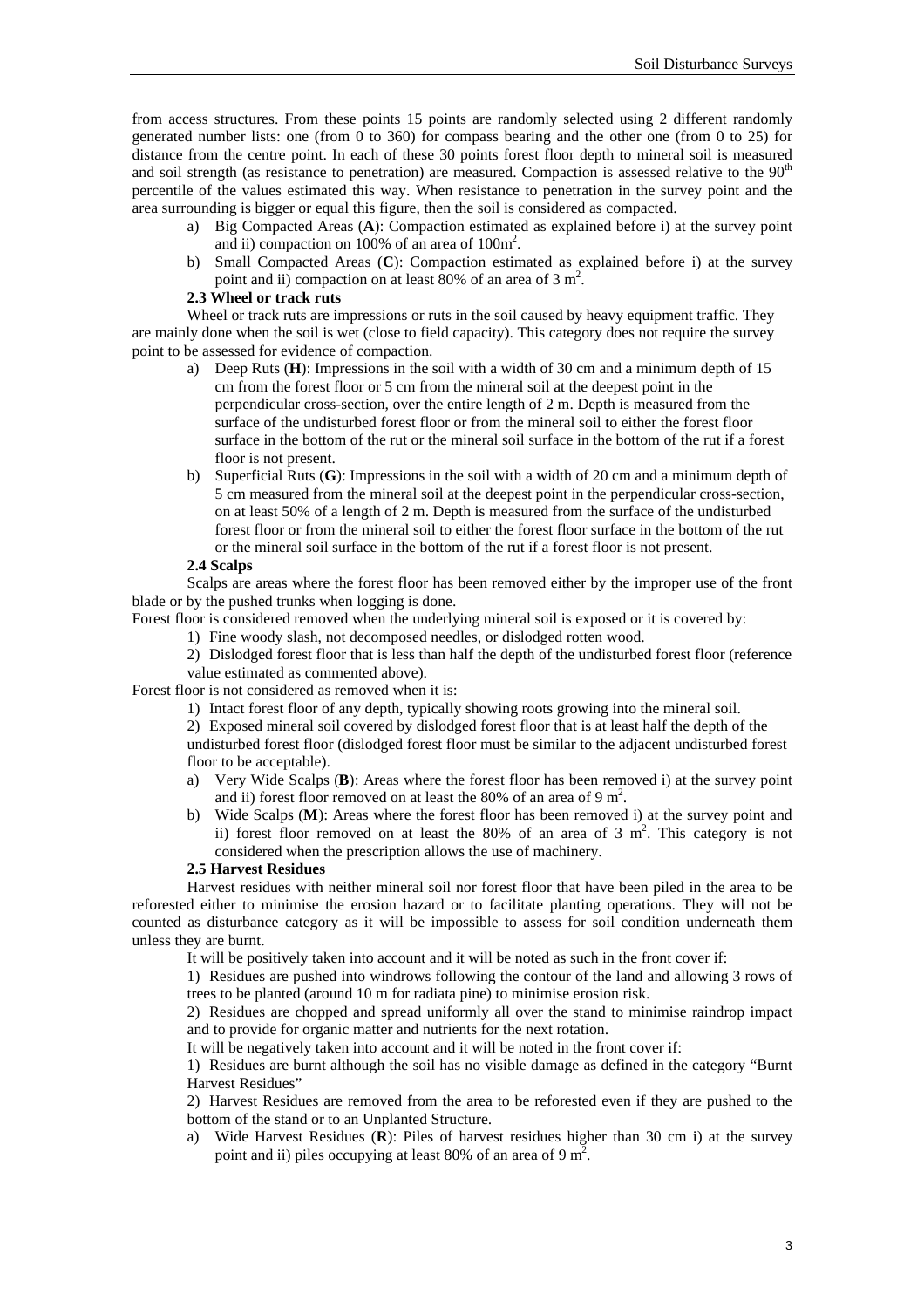- b) Harvest Residues. Windrows (**K**): Harvest residues piled on strips i) at the survey point and ii) residues on at least 80% of an area of 4 x 0.5 m.
- c) Burnt Harvest Residues (**I**): Piles of burnt harvest residues i) at the survey point and ii) burnt residues occupying an area of 3  $m^2$ . Burnt residues will be considered if the underlying soil shows a massive and oxidised structure different from undisturbed soil. If residues are burnt but no clear affection to soil is recorded, it will be noted in front cover but these areas will be considered as scalps.

### **2.6 Not evaluated**

Not Evaluated (**X**): The survey point falls on a stone, a stump, or other element that cannot be evaluated.

## **2.7 Not disturbed**

Not disturbed  $(-)$ : The survey point falls on not disturbed soil or on a disturbance category smaller than the ones mentioned above.

# **2.8 Forest Floor Absence**

Forest floor absence (**O**): The survey point falls on whichever category defined above (with the exception of X) but the forest floor is not present. The category is reported as the symbol that represents it and it will be encircled.

## *3 Survey Methods*

# **3.1 Estimation of the riparian buffer system**

If the stand is close to a watercourse the type of riparian buffer system (e.g. riparian forest, shrubs, grassland, not present…) must be recorded in the front cover. To estimate the area occupied by it or the mean width that it has, the lineal structure surveying is carried out (see below). The width and its slope are also measured at ten intervals. The width is considered as the distance from the top part of the riverbank to the imaginary line that connects the trunks of the outer trees or to the end of the vegetation. Calculations are also done as in the "Lineal Structure Surveying".

## **3.2 Lineal Structure Surveying**

A different survey for different lineal structures must be made; for example roads, fire-brakes or electrical lines. If different roads differ in width more than 2 m they are also be considered as different structures, and as such they are surveyed. For each structure the whole horizontal length and at least ten horizontal widths will be measured to estimate the area occupied by it. A visual estimation of the length of the structure to be surveyed is done and this is divided into at least ten intervals in order to estimate the length at which the width is going to be measured. The width is measured as the distance from the outer points of it considering as part of the structure the upper part of the cut and the end of the horizontal plane unless if there is a the fill. If this happens, and if the fill is left unplanted the fill is also considered as part of the structure. The length of this interval and its slope is then recorded along with the width of the structure at that point and its slope. The first width to be measured is set up at half of this interval and afterwards the measures are done on the interval basis. The slopes are recorded in order to estimate the horizontal area of the structure and to be able to estimate the percentage of the stand's surface that is covered by such structures. When the interval for width measurement falls in a landing area it is not recorded and the length that falls in the landing area is not considered for lineal structure calculation. If it falls on a junction of structures the point for width measure is moved until the junction finishes and the width is measured there. The next width is the measure at the point where the interval falls. When the structure is close to a watercourse (less than 50m) it is also recorded with a "V". With the width values measured this way and the t table (one sided, 90% or 95%, depending on the accuracy needed for the survey) the width confidence interval can be calculated and thus the area error for the surface that each structure occupies. Besides, the proportion of structures that are close to watercourses can be assessed. Roads are supposed to be one of the most important elements for erosion and for sediment delivery to rivers.

### **3.3 Non-Lineal structures**

Non-lineal structures are landing areas, logging areas… that are left unplanted. To estimate the area occupied by these structures, four measures are taken in each of them. The length of the structure is divided into quarters and the width at the first and third quarters along with their slopes are measured. The width of the area is also divided into quarters and the length of the area and their respective slopes at the first and the third quarter are measured. The mean of the horizontal lengths and of the horizontal widths are calculated and the area is estimated as the product of these figures for each of them, that can afterwards be added up to estimate the percentage area occupied by these structures.

The percentage of the surface that is occupied by unplanted structures is calculated as the horizontal surface of roads and landing areas to the total area of the stand and the area to be reforested is considered as the subtraction of the stand area from the sum of the areas of roads and landing areas and the percentage for the rest of unplanted structures are referred to this area to be reforested.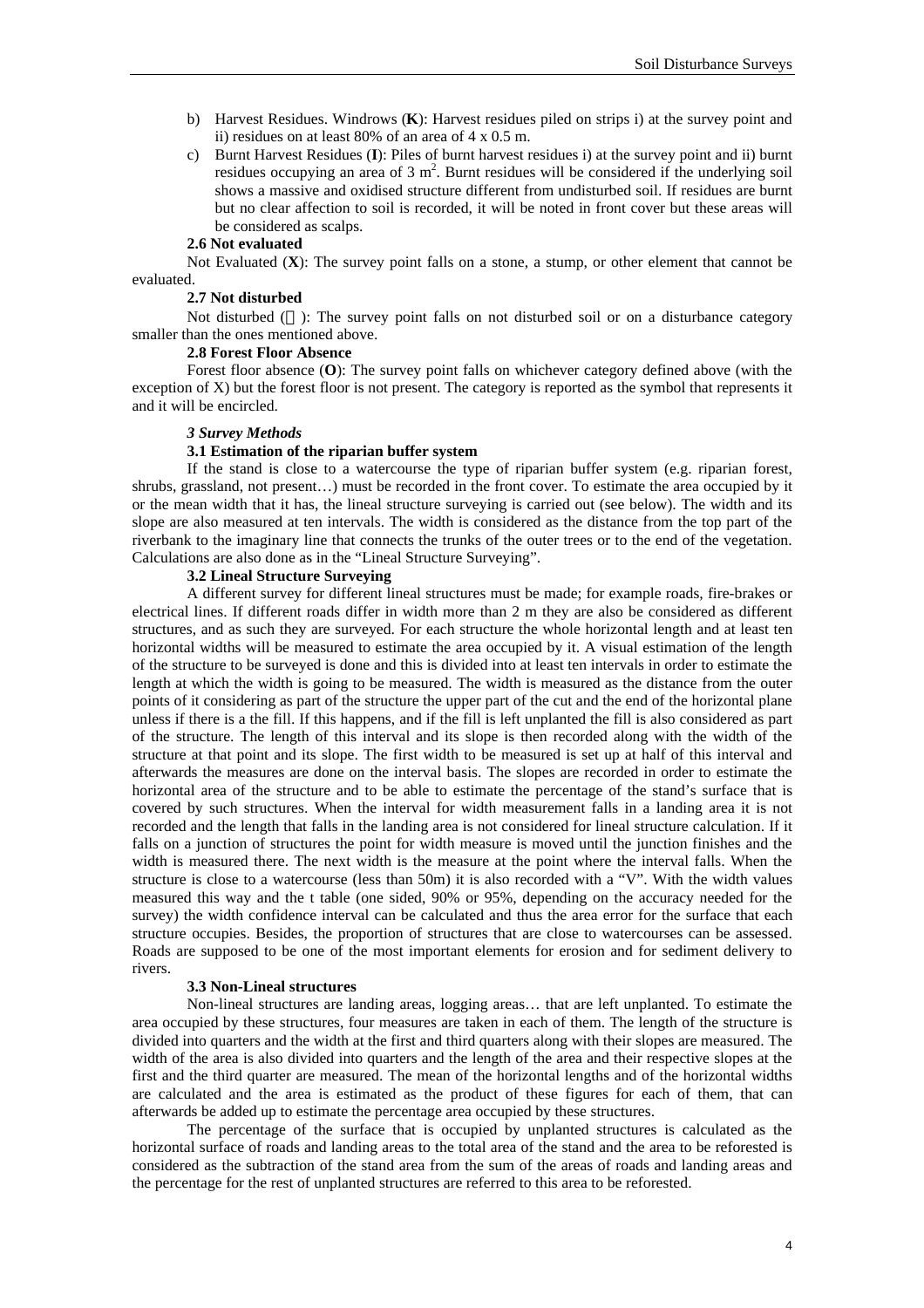### **3.4 Transect surveys for disturbance categories in the area to be reforested**

A regular grid of points to be surveyed are laid out in the area to be reforested using parallel transect lines. They are laid out perpendicular to the maximum disturbance assessed visually. Normally, and taking into account the practices used for forest operations in the Basque Country, this maximum disturbance coincides with the slope. Distance between transects and between the points that are going to be surveyed are calculated depending upon the surface of the area to be reforested. If the surface is smaller than 1.0 ha distance from point to point in each transect is 4 m and distance form transect to transect will be calculated to survey 100 points regularly. From 1 ha onwards the distance between points will be 5 metres and the distance between transects will be calculated to be 200 points to 2 ha, 300 points to 5 ha and 500 to areas to be reforested bigger than 5 ha. The first transect is laid out using a randomly generated number list from 0 to 100, and this figure will be used as the percentage of the distance between transects calculated before. Once the grid of points is laid out in field the survey is done recording a disturbance category as defined before to each point following the guide presented below. In order to evaluate each point the maximum disturbed surface around the point will be considered. With these figures and with the probability tables (90 or 95 % depending on the accuracy needed for the estimation) for the binomial distribution the percentage of the surface of the area to be reforested and its confidence limits can be assessed.

## *4 Guide for assessing disturbance categories.*

The following dichotomous guide (fig 1) is used to assign a disturbance category to each surveyed point.

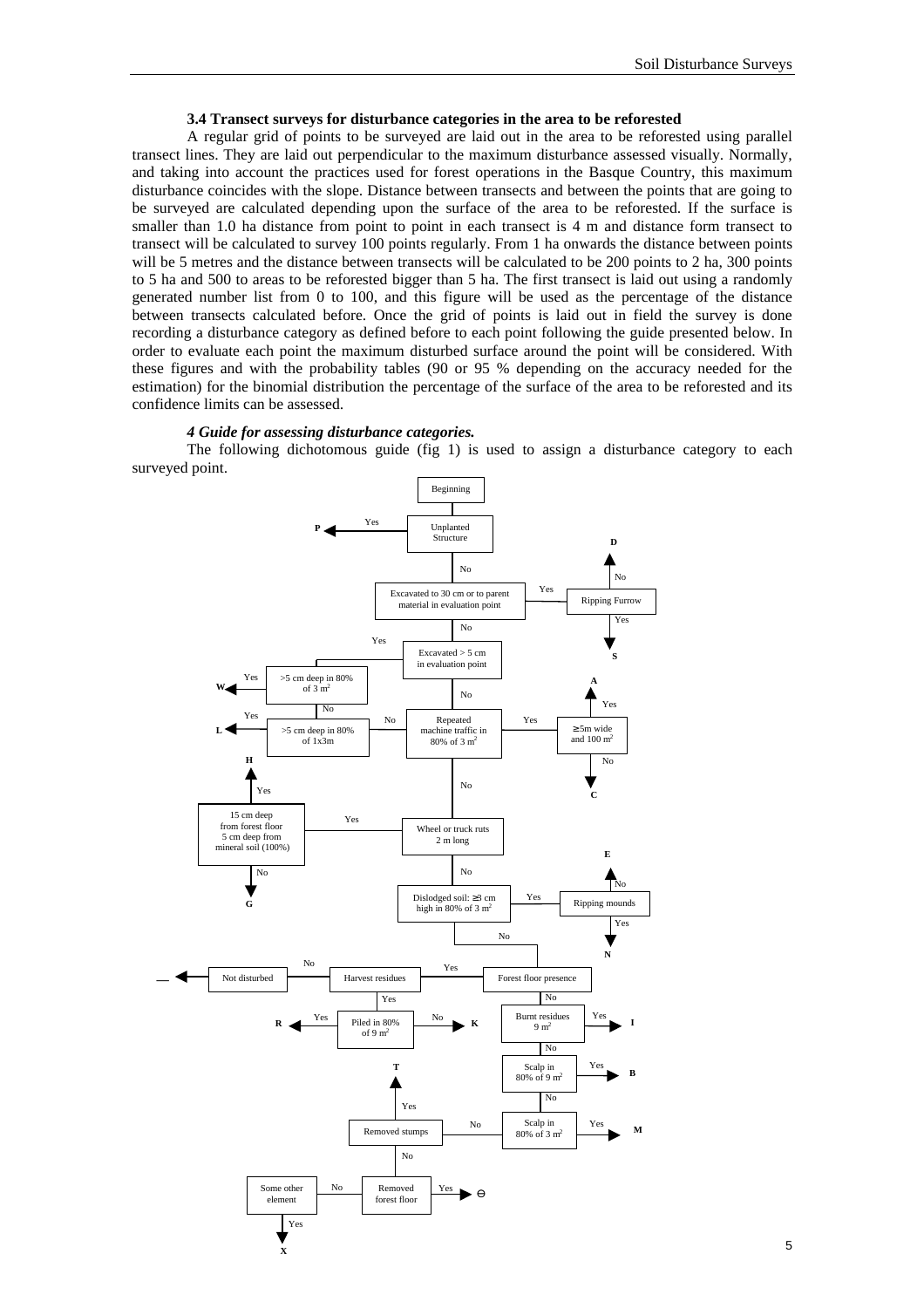#### *5 Results*

Fifteen different stands were surveyed in the Basque province of Bizkaia. The maximum distance between stands is around 40 km. Harvesting, logging and site preparation had been done the same year. None of the stands were harvested by hand and skidder was always used for this operation. Site preparation was done by machinery in 40% of the sites, whereas in the rest of the stands plantation was achieved manually. Harvesting and site preparation was done in the end of 2002 or the beginning of 2003 and soil moisture was high when these operations were carried out. The results from these surveys are presented in table 1.

Table 1. Results from forest soil disturbance surveys carried out during 2003 in 15 stands in the Basque Country. Stands are divided by site preparation practice. All of them were harvested with skidder. The name of the locality served as code for each stand. "Unplanted structures" is the percentage of the area occupied by these structures referred to the whole stand minus the confidence interval for the one sided t distribution at 90% probability. "Disturbed area" and "forest floor removal" are the percentage of the area occupied by these categories referred to the planted area (stand surface *minus* unplanted area). Confidence interval for the binomial distribution at the 90% probability is subtracted to this figure. "Ripping furrows" is the percentage of furrows in slopes >30% referred to the total number of furrows surveyed. Mean slope (%) of these furrows in brackets.

|                           | <b>Surface</b><br>(ha) | <b>Mean</b><br>slope<br>(%) | <b>Harvest</b><br><b>Residues</b> | <b>Unplanted</b><br>Area<br>(%) | <b>Disturbed</b><br>Area<br>(%) | Forest<br>floor<br><b>Removal</b> | <b>Ripping</b><br>furrows in<br>slopes $>$<br>30% |
|---------------------------|------------------------|-----------------------------|-----------------------------------|---------------------------------|---------------------------------|-----------------------------------|---------------------------------------------------|
| <b>Manual site</b>        |                        |                             |                                   |                                 |                                 | $(\%)$                            |                                                   |
| preparation               |                        |                             |                                   |                                 |                                 |                                   |                                                   |
| Aretxabalagane            | 0.5                    | 15                          | Windrows                          | $7.51 - 0.32$                   | $59 - 5.5$                      | $47 - 5.6$                        | $NR*$                                             |
| Autzagane                 | 1.5                    | 14                          | Removed                           | $2.29 - 0.14$                   | $47 - 6.9$                      | $57 - 3.8$                        | $NR^*$                                            |
| Astei                     | 1.5                    | 39                          | Removed                           | $9.53 - 0.63$                   | $74 - 6.1$                      | $70 - 5.7$                        | $NR*$                                             |
| Egia                      | 1.5                    | 25                          | Removed                           | $3.13 - 0.21$                   | $21 - 5.7$                      | $22 - 5.8$                        | $NR*$                                             |
| Etxaso 1                  | 0.25                   | 10                          | Windrows                          | $7.5 - 0.46$                    | $75 - 6.1$                      | $73 - 5.9$                        | $NR*$                                             |
| Santa Lucia 1             | 1.5                    | 30                          | Burnt                             | $20.66 - 1.1$                   | $83 - 4.3$                      | $77 - 5.0$                        | $NR*$                                             |
| Sarasolalde               | 2.5                    | 10                          | Removed                           | $1.56 - 0.09$                   | $55 - 4.8$                      | $49 - 4.8$                        | $NR*$                                             |
| Xaibiko Landa 1           | 0.6                    | 20                          | Removed                           | $9.50 - 0.75$                   | $41 - 6.8$                      | $40 - 6.8$                        | $NR*$                                             |
| Xaibiko Landa 2           | 0.5                    | 10                          | Removed                           | $9.20 - 0.66$                   | $38 - 6.8$                      | $31 - 6.5$                        | $NR*$                                             |
| Mean (sd.)                | 1.2(0.7)               | 19.2(10.2)                  |                                   | 7.8(5.7)                        | 55 (20.2)                       | 52 (19.1)                         |                                                   |
| <b>Mechanical</b><br>site |                        |                             |                                   |                                 |                                 |                                   |                                                   |
| preparation               |                        |                             |                                   |                                 |                                 |                                   |                                                   |
| Baluga                    | 5.0                    | 25                          | Piled                             | $22.43 - 2.11$                  | $87 - 2.9$                      | $91 - 4.2$                        | 21.7 [38.33]                                      |
| Etxaso 2                  | 0.75                   | 10                          | Windrows                          | $1.73 - 0.11$                   | $40 - 6.8$                      | $44 - 6.9$                        | 0 <sub>[0]</sub>                                  |
| Maiaga                    | 0.4                    | 14                          | Removed                           | $5.64 - 0.33$                   | $62 - 6.8$                      | $64 - 5.0$                        | 0 <sub>[0]</sub>                                  |
| Santa Lucia 2             | 0.8                    | 46                          | Removed                           | $6.63 - 0.48$                   | $97 - 2.7$                      | $97 - 6.9$                        | 66.7 [52.36]                                      |
| Txareta                   | 0.7                    | 31.5                        | Removed                           | $10.14 - 0.78$                  | $81 - 4.5$                      | $85 - 5.3$                        | 27.8 [42.71]                                      |
| Txorierrota               | 1.5                    | 12                          | Removed                           | $8.37 - 0.42$                   | $74 - 6.1$                      | $75 - 6.1$                        | 5.9 [32.49]                                       |
| Mean $(sd.)$              | 1.5(1.7)               | 23.1(14.0)                  |                                   | 9.2(7.1)                        | 73 (20.2)                       | 76 (19.6)                         | 20.4 (25.5)                                       |
| *NR: Not relevant         |                        |                             |                                   |                                 |                                 |                                   |                                                   |

Stands were relatively small, but private owners mainly own forest plantations in the Basque Country, and most of the properties are around 1 ha in surface. Nevertheless, it is striking that the mean slope of the surveyed stands with manual site preparation is smaller than the ones that preparation is achieved mechanically. None of the surveyed practices were achieved bearing in mind possible erosion hazards and the ones with steepest slopes had harvest residues removed. In none of them these residues were chopped (a very rare practice in the Basque country). Some years ago, piling and burning harvest residues were a regular practice. Nowadays it seems that burning is not so usual and this practice was just recorded in one stand.

The unplanted area ranges from 1.6% to 22.4% of the surface of the whole stand. But in absolute figures the maximum surface occupied by unplanted structures was around 1 ha. Road density in this stand is so high that future production is lessened by improper technical prescription.

The use of machinery during harvesting, logging and/or site preparation causes high impacts on the planted area. Validation of this visual characterisation is reported elsewhere. The smallest percentage of soil disturbance was found in "Egia" stand, but 80% of them had more than 50% of the surface disturbed, and just one of the stands where mechanical site preparation was done had less than 50% of its surface disturbed. The practices involved in forest operations also reduce the organic matter content during the inter-rotation period. This fact may have a great impact in future forest nutrition and in the maintenance of a proper soil structure for plant production. When ripping is used as site preparation technique a significant number of the furrows are done on slopes considered as too high for this operation. It is striking the case of "Santa Lucia 2" that has a mean slope of 46% and ripping was used for site preparation.